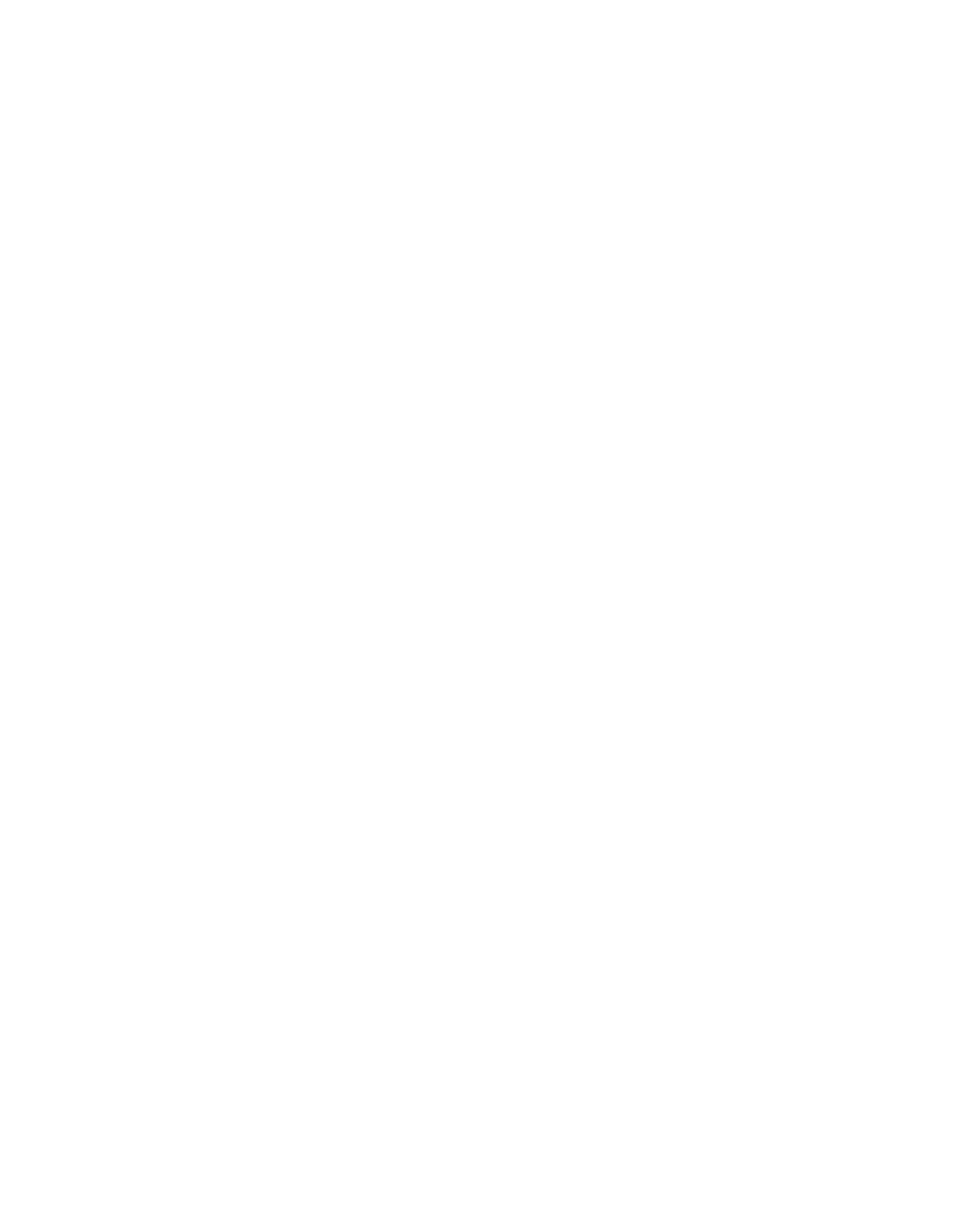her correct hardened password and thus, e g, might be unable to log in The most common circumstance in which this could happen is if the user attempts to log m using a different style keyboard than her regular one, which can cause a dramatic change m the user's typing patterns. In hght of this, applications for which our scheme is ideally suited are access to virtual private networks from laptop computers, and file or disk encryption on laptop computers Laptops provide a single, persistently available keyboard at which the user can type her password, which Is the ideal situation for repeated generation of her hardened password Moreover, with the rising rate of laptop thefts (e g , see [22]), these applications demand security better than that provided by traditional passwords

## **2 Related work**

The motivation for using keystroke features to harden passwords comes from years of research validating the hypothesis that user keystroke features both are highly repeatable and different between users  $(e g, [6, 28, 14, 15, 1, 9,$ 20, 24]). Prior work has anticipated utilizing keystroke information in the user login process (e g, [9]), and indeed products implementing this are being marketed today (e g, see http://www.biopassword.com/) All such prior schemes work by storing a model of user keystroke behavior m the system, and then comparing user keystroke behavior during password entry to this model Thus, while they are useful to defend against an online attacker who attempts to log into the system directly, they provide no additional protection against an offime attacker who captures system information related to user authentication and then conducts an offline dictionary attack to find the password (e.g, to then decrypt files encrypted under the password). On the contrary, the captured model of the legitimate user's keystroke behavior can leak information about the password to such an attacker, as discussed in Section 1 Thus, our work improves on these schemes m two ways. First, our method is the first to offer stronger security against *both* online and offline attackers. Second, our scheme is the first to generate a repeatable secret based on the password and keystroke dynamics that is stronger than the password itself and that can be used in applications other than login, such as file encryption

The only work of which we are aware that previously proposed generating a repeatable key based on blometnc information is [3] In this scheme, a user carries a portable storage device containing (1) error correcting parameters to decode readings of the biometric (e.g, an ins scan) with a limited number of errors to a "canonical" reading for that user, and (ii) a one-way hash of that canonical reading for verification purposes Moreover, they further proposed a scheme in which the canonical biometric reading for that user is hashed together with a password Their techniques, however, are inappropriate for our goals because the stored error correcting parameters, if captured, reveal information about the canonical form of the biometnc for the user. For this reason, their approach requires a biometric with substantial entropy, e g, they considered iris scans offering an estimated 173 bits of entropy, so that the remaining entropy after exposure of the error correcting parameters (they estimated 147 bits of remaining entropy) was still sufficiently large for their application. In our case, the measurable keystroke features for an 8-character password'are relatively few (at most 15 on standard keyboards), and indeed in our scheme, the password's entropy will generally dominate the entropy available from keystroke features. Thus, exposing

error-correcting parameters m our setting would substantially diminish the available entropy from keystroke features, almost to the point of negating their utility Moreover, exposing information about the keystroke features can, in turn, expose information about the password itself (as discussed in Section 1) This makes the careful utilization of keystroke features cmtical m our setting, whereas in their setting, the biometrics they considered were presumed independent of the password chosen.

Our method to harden user passwords has conceptual similarities to password "salting" for user login Salting is a method in which the user's password is prepended with a random number (the "salt") of s bits in length before hashing the password and comparing the result to a previously stored value [21, 16] As a result, the search space of an attacker is increased by a factor of  $2<sup>s</sup>$  if the attacker does not have access to the salts. However, the correct salt either must be stored m the system or found by exhaustive search at logm time Intuitively, the scheme that we propose in this paper can be used to improve this approach, by determining some or all of the salt bits using the user's typing features. In addition, an advantage of our approach over salting is that our scheme can be effective against an online attacker who learns the legitimate user's password (e.g, by observing the user type it) and who then attempts to log in as that user.

Finally, we note that several other research efforts on password security have focused on detecting the unauthorized modification of system information related to password authentication (e g, the attacker adds a new account with a password it knows, or changes the password of an existing account) [13, 12, 8] Here we do not focus on this threat model, though our hardened passwords can be directly combined with these techniques to provide security against this attacker, as well

#### **3 Preliminaries**

The hardened passwords generated m our scheme have many potential uses, including user login, file encryption, and authentication to virtual private networks However, for concreteness of exposition, in the rest of this paper we focus on the generation and use of hardened passwords for the purposes of user login Extending our discussion to these other applications is straightforward.

We assume a computer system with a set  $A$  of user accounts Access to each user account is regulated by a login program that challenges the user for an account name and password. Using the user's input and some stored information for the account a that the user is trying to access, the logm program either accepts or rejects the attempt to log into a. Like m computer systems today, the characters that the user types into the password field are a factor in the determination to accept or reject the logm. For the rest of this paper, we denote by  $\mathsf{pwd}_a$  the correct string of characters for the password field when logging into account a. That is,  $\mathsf{pwd}_a$  denotes the correct text password as typically used m computer systems today.

In our architecture, typing pwd, is necessary but not sufficient to access a. Rather, the login program combines the characters typed in the password field with keystroke features to form a hardened password that is tested to determine whether login is successful. The correct hardened password for account  $a$  is denoted hpwd<sub>a</sub>. The login program will fail to generate  $h$ pwd<sub>a</sub> if either something other than pwd, is entered in the password field or if the user's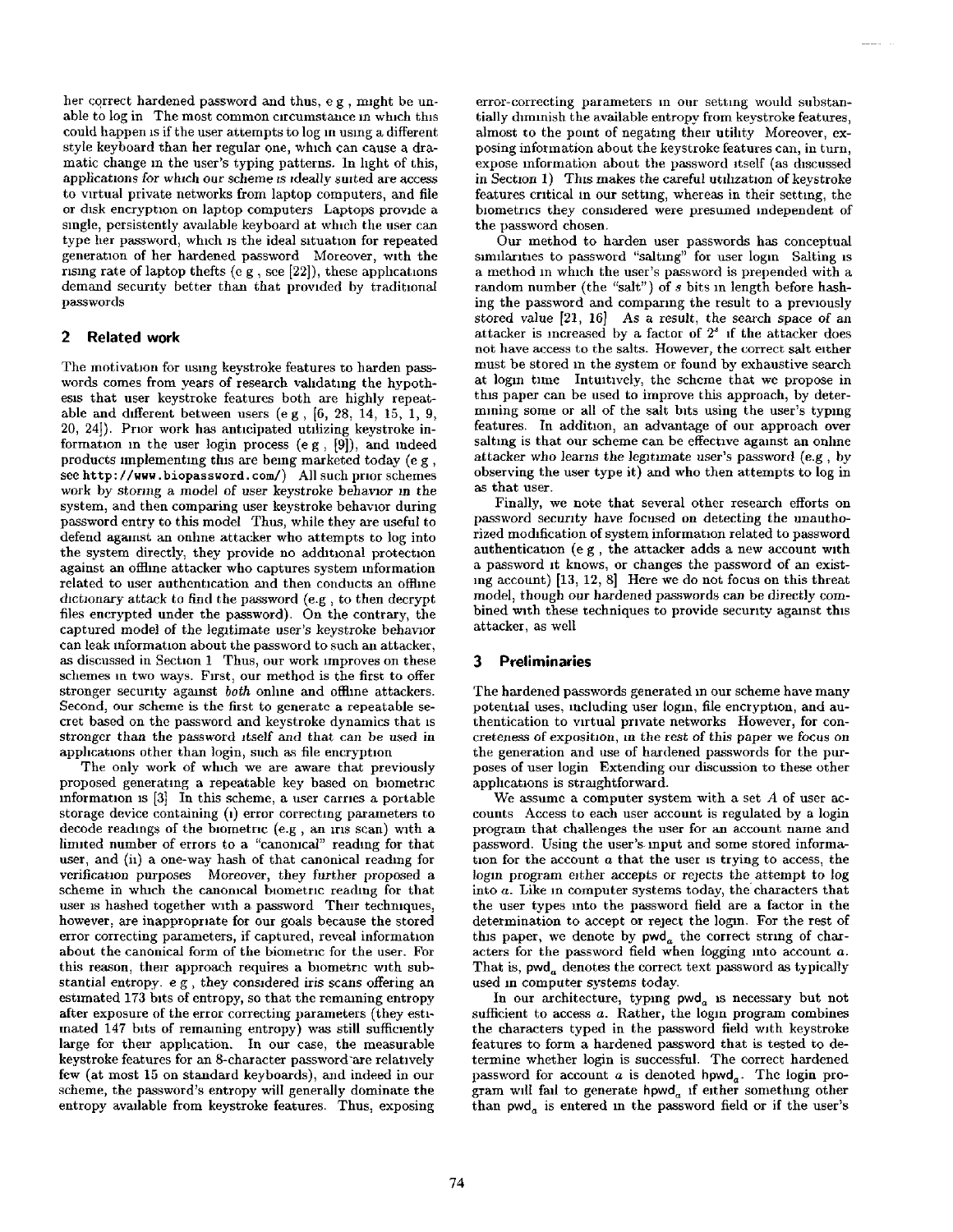typing patterns sigmficantly differ from the typing patterns displayed in previous successful logins to the account Here we present our scheme in a way that maintains hpwd, constant across loglns, even despite gradual shifts m the user's typing patterns, so that  $h \rho w d_a$  can also be used for longerterm purposes (e g, file encryption) However, our scheme can be easily tuned to change hpwd, after each successful login, if desired

## **3.1 Features**

In order to generate hpwd<sub>a</sub> from  $\mathsf{pwd}_a$  and the (legitimate) user's typing patterns, the logm program measures a set of features whenever a user types a password Empirically we will examine the use of keystroke duration and latency between keystrokes as features of interest, but other features (e g, force of keystrokes) could be used if they can be measured by the logm program. Abstractly, we represent a feature by a function  $\phi : A \times \mathbb{N} \to \mathbb{R}^+$  where  $\phi(a, \ell)$  is the measurement of that feature during the  $\ell$ -th (successful or unsuccessful) login attempt to account  $a$  For example, if the feature  $\phi$  denotes the latency between the first and second keystrokes, then  $\phi(a, 6)$  is that latency on the sixth attempt to  $log$  into  $a$ . Let  $m$  denote the number of features that are measured during logins, and let  $\phi_1, \ldots, \phi_m$  denote their respective functions.

Central to our scheme is the notion of a *distinguishing feature.* For each feature  $\phi_i$ , let  $t_i \in \mathbb{R}^+$  be a fixed parameter of the system Also, let  $\mu_{a_1}$  and  $\sigma_{a_1}$  be the mean and standard deviation of the measurements  $\phi_i(a,j_1), \ldots, \phi_i(a,j_h)$ where  $j_1, \ldots, j_h$  are the last h successful logins to the account a and  $h \in \mathbb{N}$  is a fixed parameter of the system We say that  $\phi_i$  is a distinguishing feature for the account (after these last h successful logins) if  $|\mu_{a_1} - t_i| > k\sigma_{a_2}$  where  $k \in \mathbb{R}^+$  is a parameter of the system. If  $\phi_i$  is a distinguishing feature for the account a, then either  $t_i > \mu_{a_i} + k\sigma_{a_i}$ , i e., the user consistently measures below  $t_i$  on this feature, or  $t_{i} < \mu_{a_{i}} - k\sigma_{a_{i}}$ , i.e., the user consistently measures above  $t_{i}$  on this feature

# **3.2 Security goals**

In our login architecture, the system stores information per account that is accessed by the logm program to verify attempts to log in. This information is necessarily based on  $\mathsf{pwd}_a$  and  $\mathsf{hpwd}_a$ , but will not include either of these values themselves This is similar to Umx systems, for example, where the /etc/passwd file contains the salt for that password and the result of encrypting a fixed string with a key generated from the password and salt In our logm architecture, the mformation stored per account will be more extensive but will still be relatively small

The primary attacker with which we are concerned is an "offline" attacker who captures this information stored in the system, and then uses this information in an offline effort to find hpwd<sub>a</sub> (and pwd<sub>a</sub>) A first and basic requirement is that any such attack be at least as difficult as exhaustively searching for  $\mathsf{pwd}_a$  in a traditional Unix setting where the attacker has/etc/passwd. In particular, if the user chooses  $pwd_a$  to be difficult for an attacker to find using a dictionary attack, then  $h \rho w d_a$  will be at least as secure in our scheme

A more ambitious goal of our scheme is to increase the work that the attacker must undertake by a considerable amount even if  $\mathsf{pwd}_a$  is chosen poorly, i.e., in a way that is susceptible to a dictionary attack. The amount of additional work that the attacker must undertake m our scheme generally grows with the number of distinguishing features

for the account (when the attacker captured the system mformation) On one extreme, if there are no distinguishing features for the account, then the attacker can find  $\mathsf{pwd}_a$ and hpwd $_{\circ}$  m roughly the same amount of time as the attacker would take to find  $\mathsf{pwd}_a$  in a traditional Unix setting. On the other extreme, if all  $m$  features are distinguishing for the account, then the attacker's task can be slowed by a multiplicative factor up to  $2^m$ . In Section 7, we describe an empirical analysis that sheds light on what this slowdown factor is likely to be in practice. In addition, we show how our scheme can be combined with salting techniques, and so the slowdown factor that our scheme achieves is over and above any benefits that salting offers.

A second attacker that we defend against with our scheme is an "online" attacker who learns  $\mathsf{pwd}_a$  (e.g., by observing it being typed in) and then attempts to log in using it Our scheme makes this no easier and typically harder for this attacker to succeed in logging m.

#### **4 Overview**

In this section we give an overview of our techmque for generating hpwd<sub>a</sub> from pwd<sub>a</sub> and user keystroke features When the account a is initialized, the initialization program chooses the value of  $h \uplus d_a$  at random from  $\mathbb{Z}_q$ , where q is a fixed, sufficiently large prime number, e.g, a q of length 160 bits should suffice The initialization program then creates 2m shares  $\{s_1^0, s_2^1\}_{1 \leq i \leq m}$  of hpwd<sub>a</sub> using a secret sharing scheme such that for any  $b \in \{0,1\}^m$ , the shares  $s_1^{b(i)}\}_{1\leq i\leq m}$  can be used to reconstruct hpwd<sub>a</sub> (Here, *b(i)* is the  $i$ -th bit of b.) These shares are arranged in an "instruction table".

|                  | $< t_{\scriptscriptstyle 2}$          | $t_{1}$<br>≥          |
|------------------|---------------------------------------|-----------------------|
| $\frac{1}{2}$    | $\overline{s_1^0} \ \overline{s_2^0}$ | $\frac{s_1^1}{s_2^1}$ |
| $\boldsymbol{m}$ | $s_m^0$                               | $s_m^1$               |

The initialization program encrypts each element of both columns (i.e., the "<  $t<sub>i</sub>$ " and " $\geq t<sub>i</sub>$ " columns) with pwd<sub>a</sub> This (encrypted) table is stored in the system. In the  $\ell$ -th login attempt to a, the login program uses the entered password text pwd' to decrypt the elements of the table, which will result in the previously stored values only if  $\mathsf{pwd}_a$  = pwd'. For each feature  $\phi_i$ , the value of  $\phi_i(a,\ell)$  indicates which of the two values in the *i*-th row should be used in the reconstruction to find hpwd<sub>a</sub>: if  $\phi_i(a,\ell) < t_i$ , then the value in the first column is used, and otherwme the value in the second column is used. In the first logms after initialization, the value m either the first or second column works equally well However, as distinguishing features  $\phi_i$  for this account develop over time, the login program perturbs the value in the second column of row  $i$  if  $\mu_{ai} < t_i$  and perturbs the value in the first column of row  $i$  otherwise. So, the reconstruction to find  $h$ pwd<sub>a</sub> in the future will succeed only when future measurements of features are consistent with the user's previous distinguished features.

In this way, our scheme helps defend against an onhne attacker who learns (or tries to guess) pwd<sub>a</sub> and then attempts to log into a using it. Unless this attacker can mimic the legitimate user's keystroke behavior for the account's distinguishing features, the attacker will fall in logging into the account Moreover, numerous prior studies have shown that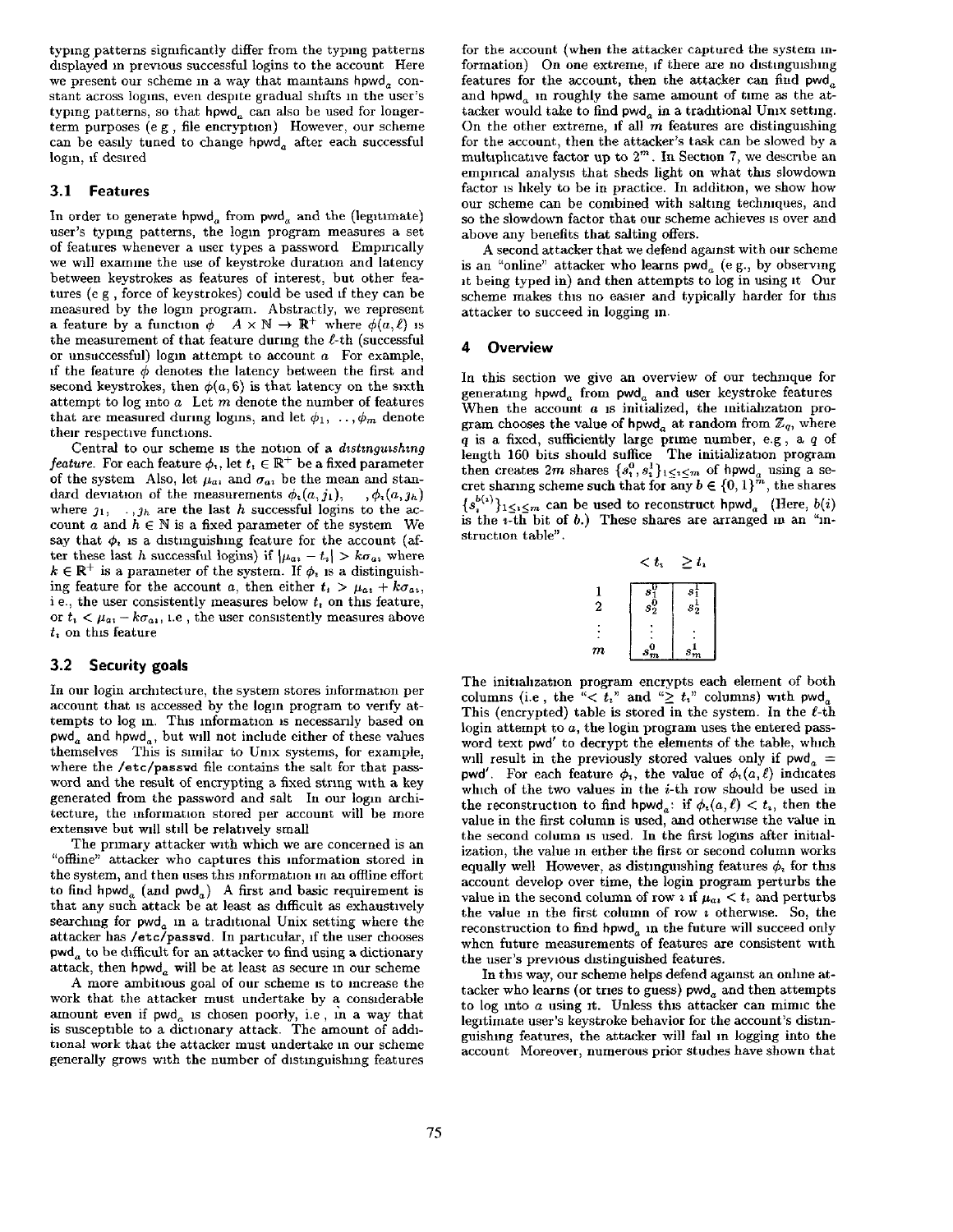keystroke dynamics tend to differ significantly from user to user (see Section 2), and so typically the online attacker will fad in his attempts to log into a Thus, the security analysis in the rest of this paper will focus on the offime attacker

Not any secret sharing scheme satisfying the properties described above will suffice for our technique, since to defend against an offiine attacker, the shares must be of a form that does not easily reveal if a guessed password pwd' successfully decrypts the table. In the following sections, we present instances of our technique using two different sharing schemes

Our scheme can be easily combined with salting to further improve security A natural place to include a salt is in the validation of hpwd<sub>a</sub> just after reconstructing it For example, when hpwd<sub>a</sub> is generated during a login, it could be prepended with a salt before hashing it and testing against a previously stored hash value The salt can be stored as is typically done today, or may not be stored so that the system must exhaustively search for it [16] In this case, the extra salt results in an additional work factor that the offline attacker must overcome.

## **5 An instance using polynomials**

In this section, we describe an instance of the technique of Section 4 using Shamir's secret sharing scheme [25] In this scheme, hpwd a is shared by choosing a random polynomial  $f_a \in \mathbb{Z}_q[x]$  of degree  $m-1$  such that  $f_a(0) =$  hpwd<sub>a</sub>. The shares are points on this polynomial. We present the method in two steps, by first describing a simpler variation and then extending it in Section 5.4 to be more secure against an offiine attack

## **5.1 Stored data structures and initialization**

Let  $G$  be a pseudorandom function family  $[23]$  such that for any key K and any input  $x, G_K(x)$  is a pseudorandom element of  $\mathbb{Z}_{q}^{*}$ . In practice, a likely implementation of G would be  $G_K(x) = F(K, x)$  where F is a one-way function, e.g., SHA-1 [26] There are two data structures stored in the system per account.

• An *instruction table* that contains "instructions" regarding how feature measurements are to be used to generate hpwd<sub> $a$ </sub>. More specifically, this instruction table contains an entry of the form  $\langle u, \alpha_{a}, \beta_{a} \rangle$  for each feature  $\phi_i$ . Here,

$$
\alpha_{a_1} = y_{a_1}^0 \cdot G_{\text{prvd}_a}(2i) \mod q
$$
  

$$
\beta_{a_1} = y_{a_1}^1 \cdot G_{\text{prvd}_a}(2i+1) \mod q
$$

and  $y_{a_1}^0, y_{a_1}^1$  are elements of  $\mathbb{Z}_q^*$  Initially (i.e., when the user first chooses  $\mathsf{pwd}_a$ ), all 2m values  $\{y^0_{a_1}, y^1_{a_1}\}_{1 \leq i \leq m}$  are chosen such that all the points  $\{(2i, y_{\alpha i}^0), (2i+1, y_{\alpha i}^1)\}_{1 \leq i \leq m}$ lie on a single, random polynomial  $f_a \in \mathbb{Z}_q[x]$  of degree  $m-1$  such that  $f_a(0) =$  hpwd.

• An encrypted, constant-size *history file* that contains the measurements for all features over the last  $h$  successful logms to  $a$  for some fixed parameter  $h$ . More specifically, if since the last time  $\mathsf{pwd}_a$  was changed, the login

attempts  $j_1, \ldots, j_\ell$  to a were successful, then this file contains  $\phi_i(a, j)$  for each  $1 \leq i \leq m$  and  $j \in \{j_{\ell-h+1}, \ldots, j_{\ell}\}\$ In addition, enough redundancy is added to this file so that when it is decrypted with the key under which it was previously encrypted, the fact that the file decrypted successfully can be recognized

This file is initiahzed with all values set to 0, and then is encrypted with hpwd $_{o}$  using a symmetric cipher The size of this file should remain constant over time (e g, must be padded out when necessary), so that its size yields no information about how many successful logins there have been.

## **5.2 Logging in**

The login program takes the following steps whenever the user attempts to log into a Suppose that this is the  $\ell$ -th attempt to  $log$  into  $a$ , and let pwd' denote the sequence of characters that the user typed. The login program takes the following steps.

1. For each  $\phi_i$ , the login program uses pwd' to "decrypt"  $\alpha_{ai}$ if  $\phi_i(a, \ell) < t_i$ , and uses pwd' to "decrypt"  $\beta_{a,i}$  otherwise Specifically, It assigns

$$
(x_i, y_i) = \begin{cases} (2i, \alpha_{a1} \ G_{\text{pwd}'}(2i)^{-1} \text{ mod } q) & \text{if } \phi_t(a, \ell) < t_i \\ (2i + 1, \ \beta_{a1} \ G_{\text{pwd}'}(2i + 1)^{-1} \text{ mod } q) & \text{if } \phi_t(a, \ell) \ge t_i \end{cases}
$$

The login program now holds m points  $\{(x_i, y_i)\}_{1 \leq i \leq m}$ 

2 The logm program sets

$$
\mathsf{h} \mathsf{p} \mathsf{w} \mathsf{d}' = \sum_{i=1}^m y_i \cdot \lambda_i \bmod q
$$

where

$$
\lambda_i = \prod_{1 \leq j \leq m, j \neq i} \frac{x_j}{x_j - x_i}
$$

is the standard Lagrange coefficient for interpolation (e.g , see [19, p. 526]) It then decrypts the history file using hpwd'. If this decryption yields a properly-formed plaintext history file, then the logm is deemed successful (If the login were deemed unsuccessful, then the login procedure would halt here.)

- 3. The login program updates the data m the history file, computes the standard deviation  $\sigma_{a}$ , and mean  $\mu_{a}$ , for each feature  $\phi_i$  over the last h successful logins to a, encrypts the new history file with hpwd' (i.e,  $h$ pwd<sub>a</sub>), and overwrites the old history file with this new encrypted history file<sup>2</sup>
- 4 The login program generates a new random polynomial  $f_a \in \mathbb{Z}_q[x]$  of degree  $m-1$  such that  $f_a(0) = \text{h}$  pwd'
- 5 For each distinguishing feature  $\phi_i$ , i.e.,  $|\mu_{a} t_i| > k\sigma_{a_i}$ , the login program chooses new random values  $y_{a_1}^0, y_{a_1}^1 \in$  $\mathbb{Z}_q^*$  subject to the following constraints.

$$
\mu_{a_1} < t_1 \quad \Rightarrow \quad f_a(2i) = y_{a_1}^0 \land f_a(2i+1) \neq y_{a_1}^1
$$
\n
$$
\mu_{a_1} \geq t_1 \quad \Rightarrow \quad f_a(2i) \neq y_{a_1}^0 \land f_a(2i+1) = y_{a_1}^1
$$

<sup>&</sup>lt;sup>1</sup>That is, a polynomially-bounded adversary not knowing  $K$  cannot distinguish between  $G_K(x)$  and a randomly chosen element of  $\mathbb{Z}_q^*,$ even if he is first allowed to examine  $G_K(\hat{x})$  for many  $\hat{x}$ 's of his choice and is allowed to even pick  $x$  (as long as it is different from every  $\hat{x}$ he prewously asked about)

 $2$ For maximum security, this and the previous step should be performed without writing the plamtext history file to disk Rather, the login program should hold the plantext history in volatile storage only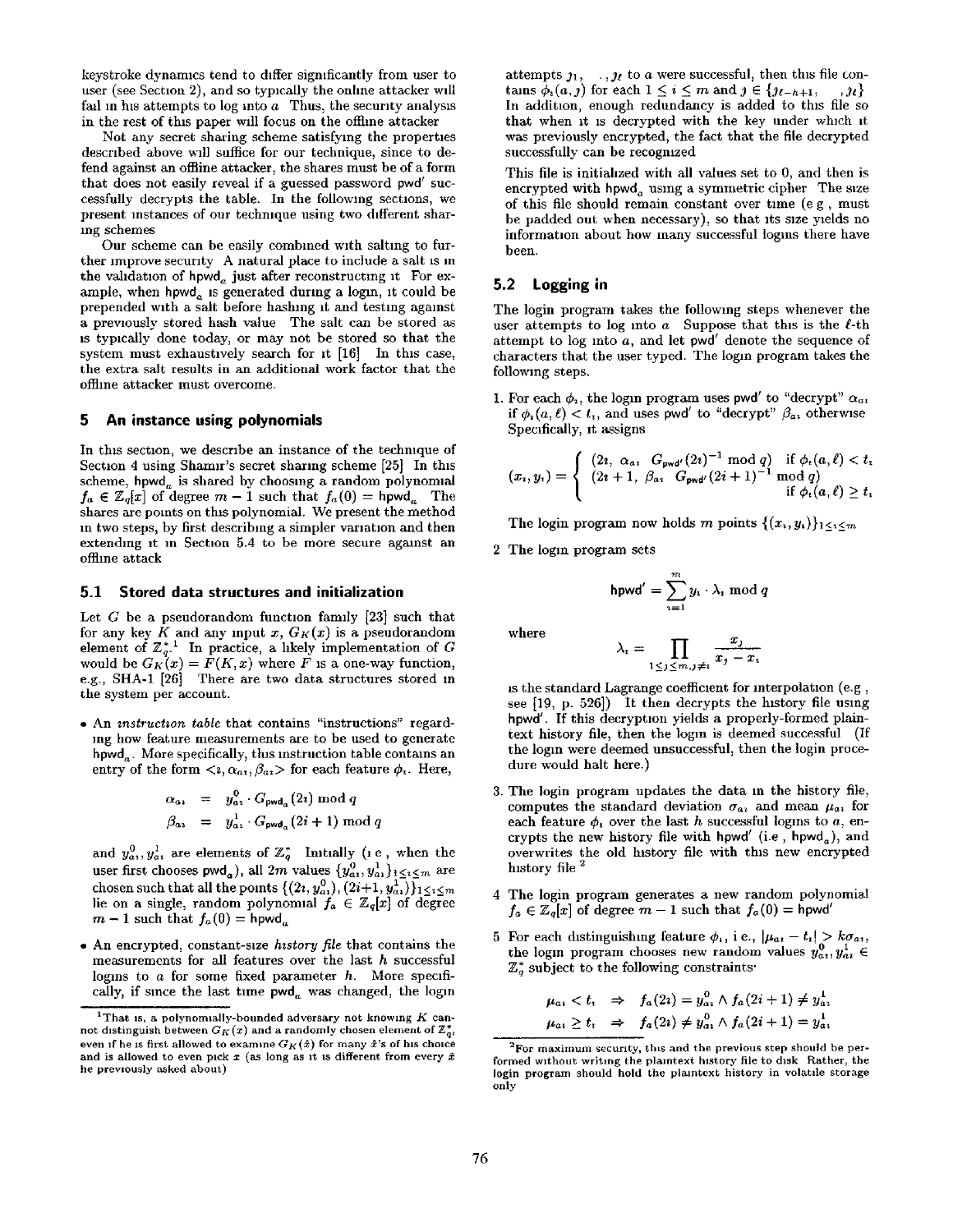For all other features  $\phi_i$ —1 e, those for which  $|\mu_{a_i} - t_i| \leq$  $k\sigma_{a_1}$ , or all features if there have been fewer than h successful logms to this account since initialization (see Section 3 1)—the login program sets  $y_{a_1}^0 = f_a(2i)$  and  $y_{a_2}^1 =$  $f_a(2i + 1)$ 

6 The login program replaces the instruction table with a new table with an entry of the form  $\langle a, \alpha'_{a}, \beta'_{a} \rangle$  for each feature  $\phi_i$ . Here,

$$
\alpha'_{a1} = y^0_{a1} G_{\text{pwd}'}(2i) \mod q
$$
  

$$
\beta'_{a1} = y^1_{a1} G_{\text{pwd}'}(2i+1) \mod q
$$

where  $y_{a_1}^0, y_{a_2}^1$  are the new values generated in the previous step

Step 4 above is particularly noteworthy for two reasons First, due to this step, the polynomial  $f_a$  is changed to a new random polynomial during each successful logm This ensures that an attacker wewmg the instruction table at two different times will gain no information about which features switched from distinguishing to non-distinguishing and vice-versa during the interim logins. That is, each time the attacker views an instruction table for an account, either all values will be the same since the last time (if there were no successful logms since the attacker last saw the table) or all values wall be dafferent. Second, though generated randomly,  $f_a$  is chosen so that  $f_a(0) =$  hpwd<sub>a</sub> This ensures that  $h$ pwd<sub>a</sub> remains constant across multiple logins

Step 5 is also noteworthy, since it shows that whether each feature is distinguishing is recomputed in each successful logm So, a feature that was previously distinguishing can become undistinguishing and vice-versa This is the mechanism that enables our scheme to naturally adapt to gradual changes in the user's typing patterns over time

### **5.3 Security**

Consider the "offline" attacker who obtains account  $a$ 's history file and instruction table, and attempts to find the value of  $\mathsf{hpwd}_a$  Presuming that the encryption of the history file using hpwd<sub>a</sub> is secure, since the values  $y_{a_1}^0, y_{a_1}^1$  are effectively encrypted under  $\mathsf{pwd}_a$ , and since  $\mathsf{pwd}_a$  is presumably chosen from a much smaller space than  $h \uprho w d_a$ , the easiest way to find hpwd<sub>a</sub> is to first find pwd<sub>a</sub> Thus, to argue the benefits of this scheme, we have to show two things First, we have to show that finding  $\mathsf{pwd}_a$  is not made easier in our scheme than it is in a typical environment where access is determined by testing the hash of the password against a prewously stored hash value. Second, we have to show that the cost to the attacker of finding  $h$ pwd<sub>a</sub> is generally greater by a significant multiplicative factor

That searching for  $\mathsf{pwd}_a$  is not made easier in our scheme as clear The attacker has available only the instruction table and the encrypted history file. Since there is a row in the instruction table for each feature (not just those that are distinguishing for *a*), and since the contents of each row are pseudorandom values, the rows reveal no information about pwd<sub>a</sub> And, all other data available to the attacker is encrypted with hpwd $_{a}$ 

The more interesting security consideration in this scheme is how much security it achieves over a traditional password scheme. Suppose that the attacker captured the history file and instruction table after  $\ell \geq h$  successful logins to a, and let  $d$  be the number of distinguishing features for this account in the  $\ell$ -th login When guessing a password pwd' the attacker can decrypt each field  $\alpha_{a_1}$  and  $\beta_{a_2}$  using pwd'

to yield points  $(2i, \hat{y}_{ai}^{\vee})$  and  $(2i + 1, \hat{y}_{ai}^{\perp})$ , respectively, for  $1 \leq i \leq m$  Note that  $\hat{y}_{a_1}^0 = y_{a_1}^0$  and  $\hat{y}_{a_1}^1 = y_{a_1}^1$ , where  $y_{a_1}^0, y_{a_1}^1$ are as generated in Step 5, if and (with overwhelming probability) only if  $\mathsf{pwd}' = \mathsf{pwd}_a$ . Therefore, there exists a bit string  $b \in \{0, 1\}^m$  such that  $\{(2i + b(i), \hat{y}_{ai}^{b(i)})\}_{1 \leq i \leq m}$  interpolates to a polynomial  $\hat{f}$  with  $\hat{f}(0) =$  hpwd<sub>c</sub>, if and only if pwd' =  $pwd<sub>a</sub>$ . Consequently, one approach that the attacker can take is to enumerate through all  $b \in \{0,1\}^m$  and, for each  $\hat{f}$  thus computed, see if  $\hat{f}(0) =$  hpwd<sub>a</sub> (i.e., if  $\hat{f}(0)$ ) will decrypt the history file). This approach slows down the attacker's search for hpwd<sub>a</sub> (and pwd<sub>a</sub>) by a multiphcative factor of  $2^m$  In practice, the slowdown that the attacker suffers may be substantially less because user typing patterns are not random. In Section 7, we use empirical data to quantify the degree of security achieved against this form of attack, and show that it is nevertheless substantial

However, the attacker has potentially more powerful attacks against this scheme using the 2m points  $\{(2i, \hat{y}_{a}^0), (2i+$  $\{(1, \hat{y}_{a_1})\}_{1 \leq i \leq m}$ , due to the following contrast On the one hand, if pwd'  $\neq$  pwd<sub>a</sub>, then with overwhelming probability, no  $m+1$  points will lie on a single degree  $m-1$  polynomial, i e, each subset of m points interpolates to a different polynomial with a different y-intercept (not equal to hpwd<sub>a</sub>). On the other hand, if  $\mathsf{pwd}' = \mathsf{pwd}_a$ , then there are  $2m - d \geq m$ points that all lie on a polynomial f of degree  $m - 1$  (and  $f(0) =$  hpwd<sub>a</sub>), in particular if  $d < m$ , then there are at least  $m + 1$  points that all lie on some such f. Asymptotically  $(i.e., as m grows arbitrarily large), it is known$ that the second case can be distinguished from the first in  $O(m^2)$  time if  $d \leq (2-\sqrt{2})m \approx .585m$  using error-correcting techniques [7]. These techmques do not directly break our scheme, since our analysis in Section 7 suggests that for many reasonable values of  $k$ ,  $d$  will typically be too large relative to  $m$  for these techniques to succeed (unless the attacker captures the account information before the account is used). Moreover, typically  $m$  will be too small in our scenario for these techniques to offer benefit over the exhaustive approach above. However, because these techniques might be improved with application-specific knowledge- $-e$  g, that m the second case, at least one of  $(2i, \hat{y}_{a}^0)$  and  $(2i + 1, \hat{y}_{a}^1)$ hes on  $f$ --1t is prudent to look for schemes that confound the use of error-correcting techniques. This is the goal of Section 5 4

#### **5.4 A variation using exponentiation**

In this section we present a minor vanation of the scheme presented m Sections 5 1-5.2, to which we refer as the "original" scheme below. The scheme of this section is more secure m several ways that will be described below.

Let p be a large prime such that computing discrete logarithms modulo  $p$  is computationally intractable (e.g., choose p of length 1024 bits) and such that q divides  $p-1$ . Also, let g be an element of order q in  $\mathbb{Z}_p^*$ . The main conceptual differences in this variation are that hpwd $_{a}$  is defined to be  $g^{f_a(0)}$  mod p, and rather than storing  $\alpha_{a}$ , and  $\beta_{a}$ , in the instruction table, the values

$$
\gamma_{a_1} = g^{\alpha_{a_1}} \mod p
$$
  

$$
\delta_{a_1} = g^{\beta_{a_1}} \mod p
$$

are stored instead. Intuitively, since the attacker cannot compute discrete logarithms modulo p, this hides  $y_{a_1}^0, y_{a_1}^1$ from him even if he guesses  $\mathsf{pwd}_a$ .

There are a number of reasons to prefer this variation to the original m practice. First, this modified instruc-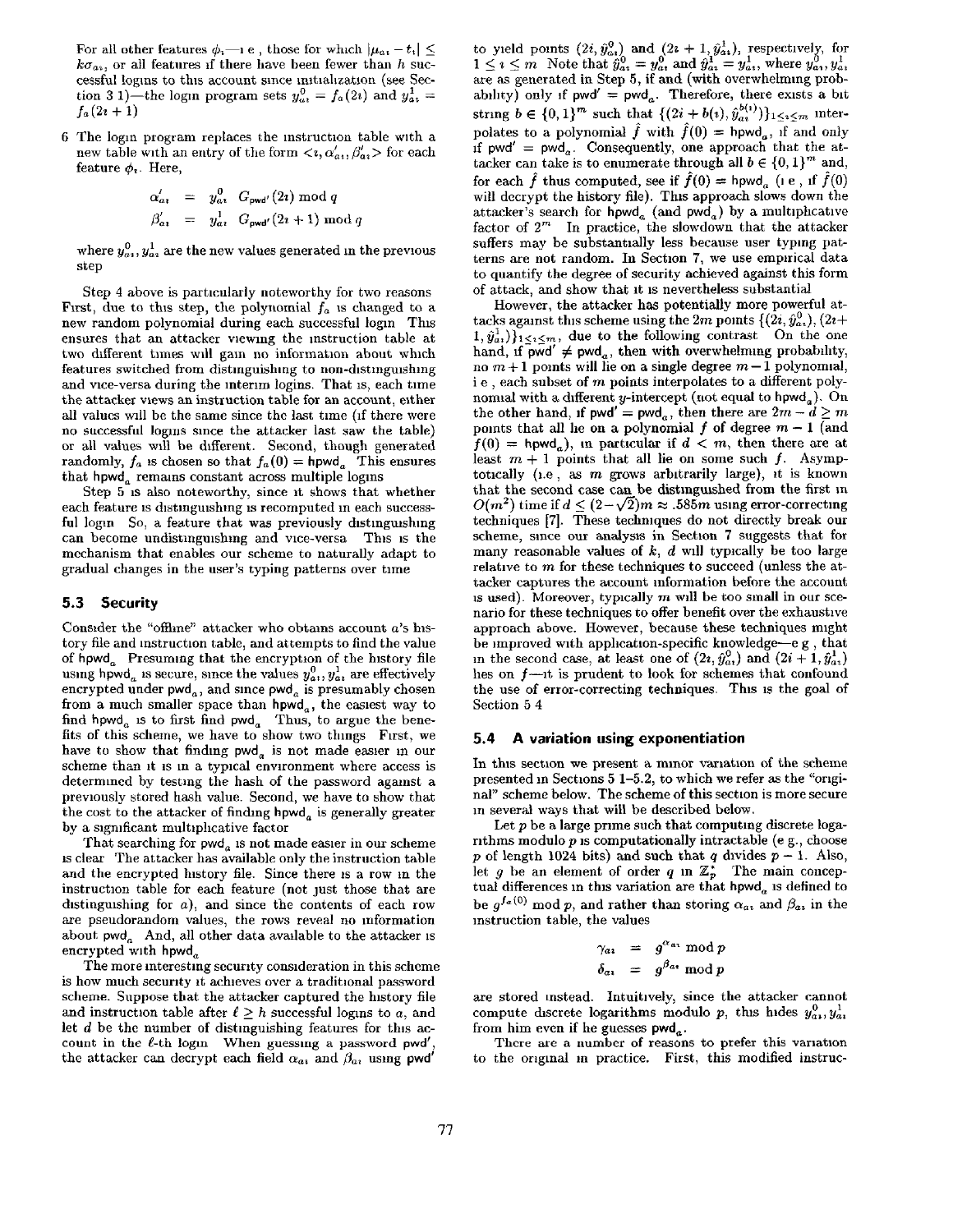tion table can yield no more information about  $f_a(0)$  to the attacker than that of the original, since the attacker can easily transform any instruction table in the original scheme to an instruction table for this variation by computing  $g^{\alpha_{a}}$  mod p and  $g^{\beta_{a}}$  mod p for each  $\alpha_{a}$  and  $\beta_{a}$ . Second, error-correcting algorithms such as [7] that offer faster-thanbrute-force attacks when  $m$  grows large and  $d$  is small do not directly apply to this variation, and we are unaware of any technique that the attacker can use to search for hpwd. faster than brute force. Third, as a practical matter, this variation seems to require the attacker to perform modular exponentiatlons per guessed password when conducting a dictionary attack. Since these are computationally intensive operations, this should slow the attacker's efforts even further

This modification Imposes other changes to the scheme In particular, the job of determining hpwd<sub>a</sub> from pwd<sub>a</sub> and the feature measurements changes somewhat Moreover, rerandomizing the polynomial  $f_a$  after each successful login must be done a bit differently, since  $f_a(0)$  is hidden even from the logm program The resulting logm process for the  $\ell$ -th login attempt to a is as follows Let pwd' denote the sequence of characters that the user typed

1 For each  $\phi_i$ , the login program assigns

$$
(x_1, z_1) = \begin{cases} (2i, (\gamma_{a_1})^{G_{\text{pwd'}}(2i)^{-1} \mod q} \mod p) & \text{if } \phi_i(a, \ell) < t_1 \\ (2i + 1, (\delta_{a_1})^{G_{\text{pwd'}}(2i+1)^{-1} \mod q} \mod p) & \text{if } \phi_i(a, \ell) \ge t_1 \end{cases}
$$

The login program now holds m pairs  $\{(x_i, z_i)\}_{1 \leq i \leq m}$ 

2. The logm program sets

$$
\mathsf{h}\mathsf{p}\mathsf{w}\mathsf{d}' = \prod_{i=1}^m (z_i)^{\lambda_i} \bmod p
$$

where  $\lambda_i$  is the standard Lagrange coefficient. It then decrypts the history file using hpwd' If this decryption yields a properly-formed plamtext history file, then the logm is deemed successful. (If the login were deemed unsuccessful, then the login procedure would halt here.)

- 3. The logm program updates the data in the history file, computes the standard deviation  $\sigma_{ax}$  and mean  $\mu_{ax}$  for each feature  $\phi$ , over the last h successful logins to a, encrypts the new history file with hpwd' (i.e., hpwd<sub>a</sub>), and overwrites the old history file with this new encrypted history file.
- 4 The logm program generates a new random polynomial  $f \in \mathbb{Z}_q[x]$  of degree  $m-1$  such that  $f(0) = 0$ .
- 5 For each distinguishing feature  $\phi_i$ , i.e.,  $|\mu_{a_i} t_i| > k\sigma_{a_i}$ , the login program chooses new random values  $y_{a_1}^0, y_{a_1}^1 \in$  $\mathbb{Z}_q^*$  subject to the following constraints:

$$
\mu_{a1} < t_1 \Rightarrow f(2i) = y_{a1}^0 \land f(2i+1) \neq y_{a1}^1
$$
\n
$$
\mu_{a1} \geq t_1 \Rightarrow f(2i) \neq y_{a1}^0 \land f(2i+1) = y_{a1}^1
$$

For all other features  $\phi_i$ —i.e, those for which  $|\mu_{ai} - t_i| \leq$  $k\sigma_{a}$ , or all features if there have been fewer than h successful logms to this account since initialization (see Section 3.1)—the login program sets  $y_{a_1}^0 = f(2i)$  and  $y_{a_1}^1 =$  $f(2i + 1)$ 

6. The logm program replaces the instruction table with a new table with an entry of the form  $\langle z, \gamma'_{\alpha i}, \delta'_{\alpha i} \rangle$  for each feature  $\phi$ . Here,

$$
\gamma'_{\alpha i} = (\text{h} \text{pwd}' \cdot g^{\mathfrak{y}_{\alpha i}^0})^{G_{\text{pwd}'}(2i)} \mod p
$$
  

$$
\delta'_{\alpha i} = (\text{h} \text{pwd}' \cdot g^{\mathfrak{y}_{\alpha i}^1})^{G_{\text{pwd}'}(2i+1)} \mod p
$$

where  $y_{a_1}^0, y_{a_1}^1$  are the new values generated in the previous step.

Step 4 is again noteworthy In this case,  $f_a$  is determined by choosing a random polynomial  $f$  of degree  $m-1$  such that  $f(0) = 0$  The polynomial  $f_a$  is then implicitly determined as  $f_a(x) = f(x) + \log_g(\text{hprod}_a)$ , where the logarithm is taken mod p, due to the construction of  $\gamma'_{a_1}$  and  $\delta'_{a_2}$  in Step 6 This roundabout method of re-randomizing  $f_a$  in order to maintain the same hpwd<sub>a</sub> =  $g^{fa(0)}$  mod p is needed because the login program cannot compute  $log_a(h$ pwd<sub>a</sub>).

### **6 An instance based on vector spaces**

In this section we briefly describe a second candidate instance of the technique outlined in Section 4 This solution addresses a potential weakness of the scheme of Section 5, namely that any  $m$  of the  $2m$  values in the instruction table could conceivably be used to reconstruct  $h$ pwd<sub>a</sub>. That is, the attacker need not limit his attempts at reconstructing  $h \rho w d_a$ to those involving one value from each row of the table since, e.g., the topmost  $m$  values in the instruction table could be used to reconstruct hpwd<sub>a</sub> if none of the first  $m/2$  features are distinguishing It would seem that our technique could be strengthened if the secret sharing scheme used to populate the table would allow reconstruction only with one value from each row Here we present such a sharing scheme and corresponding instance of our method

In this method,  $h$ pwd $_{a}$  is expressed as the determinant of a matrix over  $\mathbb{Z}_q$ , where q is chosen as in Section 5. Specifically, when an account is initialized,  $m$  (column) vectors  $v_{a1}, \ldots, v_{am} \in \mathbb{Z}_q^m$  are chosen at random from  $\mathbb{Z}_q^m$ The hardened password is  $h \cdot \phi_a = \det(\underline{v}_{a1}, \ldots, \underline{v}_{am})$  mod q. The instruction table initially contains an entry of the form  $\langle i, \underline{\alpha}_{a_i}, \underline{\beta}_{a_i} \rangle$  for each feature  $\phi_i$ , where

$$
\begin{array}{rcl}\n\underline{\alpha}_{a1} & = & \underline{v}_{a1} & G_{\mathsf{pwd}_a}(2i) \bmod q \\
\underline{\beta}_{a1} & = & \underline{v}_{a1} & G_{\mathsf{pwd}_a}(2i+1) \bmod q\n\end{array}
$$

Note that at initialization, and more generally when there are no distinguishing features, the "shares" in  $\underline{\alpha}_{a_1}$  and  $\underline{\beta}_{a_2}$ are the same (albeit encrypted under different outputs from  $G_{\text{pwd}_a}$ ) This is reasonable since when there are no distinguishing features, our approach offers no additional security over that offered by  $\mathsf{pwd}_a$  anyway.

The login process for the  $\ell$ -th login attempt to  $a$  is as follows. Let pwd' denote the sequence of characters that the user typed.

1. For each  $\phi_i$ , the login program assigns

$$
\underline{v}_{i} = \left\{ \begin{array}{ll} \underline{\alpha}_{a i} \cdot G_{\mathsf{pwd}^i} (2i)^{-1} \bmod q & \text{if } \phi_{i}(a, \ell) < t_{i} \\ \underline{\beta}_{a i} \cdot G_{\mathsf{pwd}^i} (2i+1)^{-1} \bmod q & \text{if } \phi_{i}(a, \ell) \geq t_{i} \end{array} \right.
$$

The login program now holds m vectors  $\{v_n\}_{1 \leq n \leq m}$ 

2 The login program sets hpwd' =  $det(\underline{v}_1, \ldots, \underline{v}_m) \mod q$ . It then decrypts the history file using hpwd' If this decryption yields a properly-formed plaintext history file,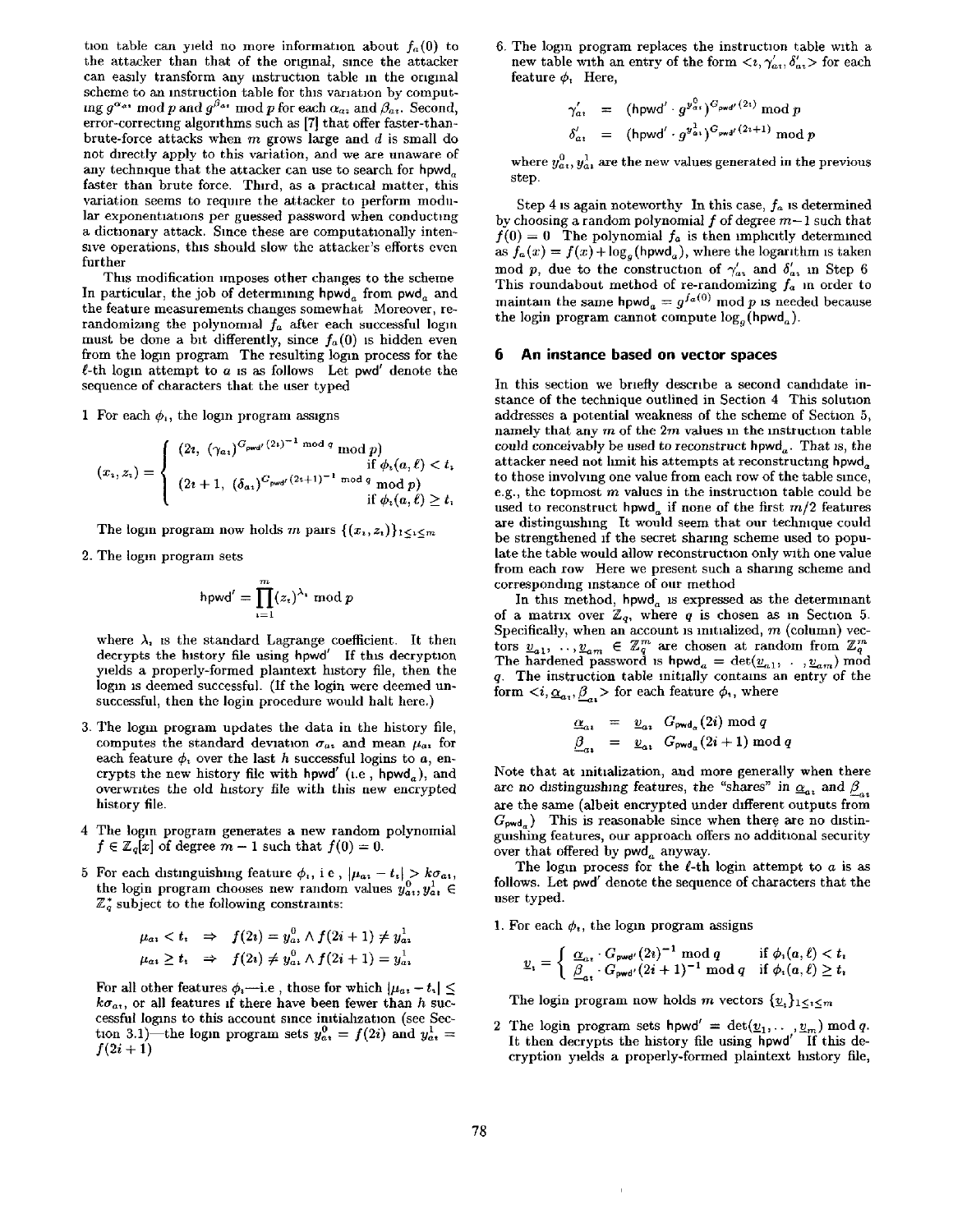then the logm is deemed successful (If the logm were deemed unsuccessful, then the logm procedure would halt here )

- 3. The logm program updates the data m the history file, computes the standard deviation  $\sigma_{a_1}$  and mean  $\mu_{a_1}$  for each feature  $\phi_i$  over the last h successful logins to a, encrypts the new history file with hpwd' (1 e., hpwd<sub>a</sub>), and overwrites the old history file with this new encrypted history file.
- 4 The login program generates new random vectors  $\underline{w}_1, \ldots,$  $w_m \in \mathbb{Z}_q^m$  such that  $\det(\underline{w}_1, \dots, \underline{w}_m) \mod q = \text{h}$  and  $q'$
- 5. The logm program takes one of the following two steps, depending on whether there are dlstmgmshmg features
	- a. If there are no distinguishing features, then the login program sets  $v_{\alpha i}^0 = v_{\alpha i}^1 = w_i$  for each  $1 \leq i \leq m$
	- b Otherwise, the logm program generates new random vectors  $\underline{u}_1$ , ...,  $\underline{u}_m \in \mathbb{Z}_q^m$  such that<sup>3</sup>

$$
\forall b \in \{0,1\}^m : \det(\underline{u}_1^{b(1)}, \dots, \underline{u}_m^{b(m)}) \bmod q = 1 \quad (1)
$$

where

$$
\underline{u}_i^{b(i)} = \begin{cases} \underline{e}_i & \text{if } b(i) = 0 \\ \underline{u}_i & \text{if } b(i) = 1 \end{cases}
$$

and  $\underline{e}_i$  is the unit vector with a 1 in position i and a 0 in all other positions. (How to compute  $\underline{u}_1, \dots, \underline{u}_m$ efficiently is described below) Then, for each distinguishing feature  $\phi_i$ , the login program chooses new random vectors  $v^{\upsilon}_{\alpha\upsilon},v^{\upsilon}_{\alpha\upsilon}\in\mathbb{Z}_{q}^{m}$  subject to the following constraints, where  $W = (\underline{w}_1, \dots, \underline{w}_m)$ .

$$
\mu_{a1} < t, \quad \Rightarrow \quad \underline{v}_{a1}^0 = \underline{w}_1 \land \underline{v}_{a1}^1 \neq W \cdot \underline{u}_1
$$
\n
$$
\mu_{a1} \geq t, \quad \Rightarrow \quad \underline{v}_{a1}^0 \neq \underline{w}_1 \land \underline{v}_{a1}^1 = W \cdot \underline{u}_1
$$

For all other features  $\phi_1$ —i.e., those for which  $|\mu_{a_1} - \mu_{a_2}|$  $|t_1| \leq k\sigma_{a_1}$ —the login program sets  $v_{a_2}^0 = w_a$ , and  $v_{a_2}^1 = w_a$  $W$ <sup> $u_i$ </sup>

 $6.$  The login program replaces the instruction table with a new table with an entry of the form  $\langle z, \underline{\alpha}'_{a_1}, \underline{\beta}'_{a_2} \rangle$  for each feature  $\phi_i$ . Here,

$$
\underline{\alpha}'_{ai} = \underline{v}_{ai}^0 \cdot G_{\text{pwd}'}(2i) \mod q
$$
  

$$
\underline{\beta}'_{ai} = \underline{v}_{ai}^1 \cdot G_{\text{pwd}'}(2i+1) \mod q
$$

where  $\underline{v}_{a_1}^0, \underline{v}_{a_2}^1$  are the new vectors generated in the previous step

To perform Step 4 efficiently, the login program can select any factorization hpwd<sub>a</sub> =  $\prod_{i=1}^{2m} \eta_i$  mod q of hpwd<sub>a</sub>. Then, the login program can set  $(\underline{w}_1, \dots, \underline{w}_m) = T_{\mathsf{up}}$   $T_{\mathsf{lo}}$  mod q where  $T_{\text{lo}}$ ,  $T_{\text{up}}$  satisfy  $T_{\text{lo}}[i,j] = T_{\text{up}}[j,i] = 0$  for  $1 \leq i <$  $j \leq m$ ,  $T_{\alpha}[i,j]$  and  $T_{\alpha}[j,i]$  are random elements of  $\mathbb{Z}_q$  for  $1 \leq j \leq i \leq m$ , and  $\{T_{\text{lo}}[i,i], T_{\text{up}}[i,i]\}_{1 \leq i \leq m} = \{\eta_i\}_{1 \leq i \leq 2m}$ .

An efficient algorithm to generate  $\underline{u}_1$ , ,  $\underline{u}_m$  in Step 5b so that they contain significant randomness and satisfy condition  $(1)$  is as follows The login program first chooses an

upper-truangular matrix  $U' = (\underline{u}'_1, \dots, \underline{u}'_m)$  that has 1 for each diagonal element and random elements of  $\mathbb{Z}_q$  above the diagonal Then, the login program sets  $(\underline{u}_1, \dots, \underline{u}_m)$  =  $\Pi$   $U'$   $\Pi^{-1}$  where  $\Pi = (\underline{\pi}_1, \ldots, \underline{\pi}_m)$  is a random permutation matrix (i.e., the identity matrix with columns permuted randomly) subject to the constraint that if  $\phi_{i_1}, \ldots, \phi_{i_d}$  are the distinguishing features for this account, then  $\{\pi_i\}_{1\leq i\leq d}$  =  $\{\underline{e}_{i,j}\}_{1\leq j\leq d}$ . In particular, this stipulation ensures (with high probability) that  $\underline{v}_{a}^{0} \neq \underline{v}_{a}^{1}$  for each  $1 \leq i \leq m$  when created m Step 5b

A property of this scheme is that when an offime attacker decrypts the instruction table with a candidate password pwd' to yield vectors  ${\{\hat{v}_{ai}^0,\hat{v}_{ai}^1\}_{1\leq i\leq m}}$ , the only combinations of these vectors that could conceivably yield hpwd $_a$  are of the form  $\det(\hat{v}^{b(1)}_{a1}, \ldots, \hat{v}^{b(m)}_{am} )$  mod q for some  $b \in \{0, 1\}^m$ . That is, not any combination of the  $m$  vectors holds the possibility of generating  $h$ pwd $_a$ 

As in Section 5, the security of this scheme against an offline attacker depends most directly on how quickly the attacker can distinguish the cases  $\mathsf{pwd}' = \mathsf{pwd}_a$  and  $\mathsf{pwd}' \neq \emptyset$  $pwd<sub>a</sub>$  When an attacker decrypts the instruction table with a password pwd'  $\neq$  pwd<sub>a</sub>, the result will be 2m random vectors. If  $\mathsf{pwd}' = \mathsf{pwd}_a$ , however, the table may have more structure For example, if  $\mathsf{pwd}' = \mathsf{pwd}_a$  and there is only one distinguishing feature  $\phi_i$ , then either  $\hat{v}_{ai}^{\dagger}$  or  $\hat{v}_{ai}^{\dagger}$  will be expressible as a linear combination of  $\hat{\mathfrak{L}}_{a}^0$  and  $\hat{\mathfrak{L}}_{a}^1$  for some  $j \neq i$  (due to our construction of  $\underline{u}_1, \dots, \underline{u}_m$  above) In general, whether there is enough additional structure for the attacker to efficiently exploit depends on the number and distribution of distinguishing features

## **7 Empirical analysis**

In order to evaluate the viablhty of our approach, we developed and deployed an experiment to collect password typing measurements from users. Specifically, we replaced the basic-auth function of a Netscape Enterprise Server 3 0 m active use with an implementation that uses a Java applet to record each user's keystroke features (keystroke durations and latencies between keystrokes) when typing her password On this web server, all privileged users use the same password to access the password-protected pages This provided an interesting case study, since it enabled a direct comparison of user typing behavior on the same password. The password used in this experiment has 8 characters (i e.,  $m = 15$ , but because it is still in active use, we cannot disclose it here. At the time of this writing, login measurements have been recorded for approximately 11 weeks. For the discussion in this section, we use data gathered from the 13 users for which we have at least 4 logms recorded on her usual keyboard Our analysis employs only each user's logms from her usual keyboard, as reported by the user. In total, this analysis is based on 188 recorded logins.

The goal of our experiment is to empirically evaluate the number of distinguishing features for the average user, the entropy of users' distinguishing features, and the rehabihty of successful password entry. The number of distinguishing features for the average user is Important because the strength of our proposal is enhanced if the number d of distinguishing features for a user is large relative to the number m of features overall However, this alone is not enough to ensure that our scheme offers a significant increase m security. To see why, suppose for an extreme case that all users could be partitioned into "slow typists" and "fast typists": slow typists have the property that for any of their

 $3$ Condition (1) is stronger than necessary Rather, using terminology introduced in Section 7, it suffices that  $\det(u_1^{\sigma(1)}, \ldots, u_n^{\sigma(m)})$  mod  $q = 1$  only for any  $b \in \{0,1\}^m$  that extends the feature descriptor of this account However, we know a fast algorithm for computing  $\{\underline{u}_i\}_{1 \leq i \leq m}$  satisfying only the more restrictive condition (1)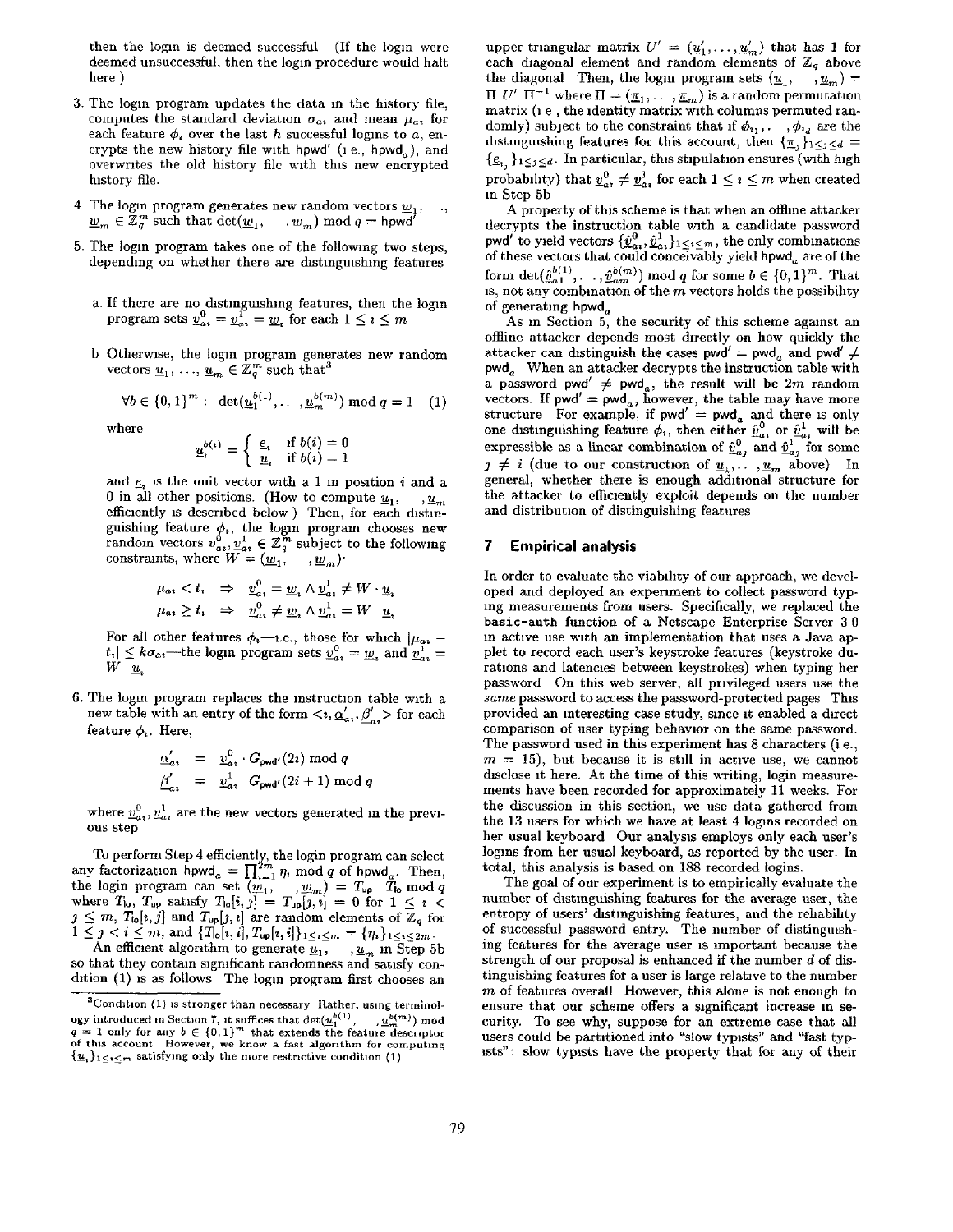distinguishing features  $\phi_i$ ,  $\mu_{a} > t_i$  (where a is the user's account), and analogously fast typists have the property that  $\mu_{a}$ ,  $\lt t_i$  for all of their distinguishing features  $\phi_i$ . Then, even if *all* of an account's features are distinguishing, the offilne attacker needs to examine only two possibilities upon guessing a password pwd': the values m the first column of the (decrypted) instruction table, and the values in the second column. Consequently, the *entropy* of users' distinguishlng features (defined below) is as important to our scheme as the *number* of distinguishing features. Finally, obviously the ability of a user to reliably generate her hardened password is important to the usability of our scheme.

We evaluated each of these facets for varying values of k, where a feature  $\phi_1$  is distinguishing if  $|\mu_{a_1} - t_i| > k\sigma_{a_1}$ (see Section 3 1) In general, a lower value of  $k$  increases the number of distinguishing features per user and thus increases the sensitivity of logm to user typing patterns. On the other hand, a higher value of  $k$  makes it easier for the user to log in, but tends to decrease the number of distinguishing features per user. In addition, for simplicity of presentation, in our evaluation we ignored the parameter  $h$ , i.e., all of an account a's logins were used to compute  $\mu_{a_1}$  and  $\sigma_{a_2}$ 

## **7.1 Entropy due to keystrokes**

Fundamental to our empirical evaluation is the measure of keystroke entropy we chose, which we now describe As described above, all users employ the same password in our experiments. Intuitively, our measure of entropy should capture the amount of remaining uncertainty there is in  $h$  hpwd. for a randomly chosen account a

We define a *feature dcscmptor* to be a partial function  $b: \{1,\ldots,m\} \rightarrow \{0,1\}$ , and let B be the set of all feature descriptors For a fixed k, let the *feature descmptor ba for account a* be defined by

$$
b_a(i) = \begin{cases} 0 & \text{if } \mu_{a_1} + k\sigma_{a_2} < t_i \\ 1 & \text{if } \mu_{a_1} - k\sigma_{a_2} > t_i \\ \perp & \text{otherwise} \end{cases}
$$

That is,  $b_a(i) = 1$  for every distinguishing feature  $\phi_i$  on which the user is "slow" and  $b_a(t) = 0$  for every distinguishing feature  $\phi_1$  on which the user is "fast". For other features  $\phi_i$ ,  $b_a(i)$  is undefined (1).

We would like to compute the entropy of a randomly chosen account's feature descriptor However, this is comphcated by the fact that a feature descriptor may (and typically will) have undefined values. For example, suppose that  $|A| = m$ , that each account has only a single distinguishing feature, and that no feature is distinguishing for two accounts. Then, the Shannon entropy of a randomly chosen account a's feature descriptor would seem to be at least  $\log m$ , due to the uncertainty in the position i of the account's distinguishing feature (i e,  $b_a(i) \neq \perp$ ). Nevertheless, an attacker knowing  $\mathsf{pwd}_a$  need only attempt to reconstruct  $h$ pwd $_a$  using at most two different (total) feature descriptors, e.g, b such that  $b(i) = 0$  for each  $1 \leq i \leq m$ , and b such that  $b(i) = 1$  for each  $1 \leq i \leq m$ 

As a tool to better capture the entropy available due to keystrokes, we define a *cover* to be a function  $C : A \rightarrow B$ such that  $C(a)$  is total for each  $a \in A$ , and  $b_a(i) \neq \perp \Rightarrow$  $b_a(i) = C(a)(i)$ . That is, a cover maps each account a to a (total) feature descriptor that is identical to  $b_a$  wherever  $b_a$  is defined Given a cover, we can evaluate the entropy of  $C(a)$  under random choice of  $a$ , in a way that will be defined below. We then choose a cover that minimizes this entropy, and take this cover's entropy as "the entropy due to keystrokes" This provides a more conservative evaluation of the entropy due to keystrokes, because multiple accounts can map to the same total feature descriptor under *C So,*  in the example of the previous paragraph, all accounts can map to at most two such descriptors

Guessing entropy [17] is a natural way to define the entropy of a cover. Let  $\text{Img}(\mathcal{C}) = \{b \in B \mid \exists a \in A : \mathcal{C}(a) = b\},\$ and  $w_c(b) = |\{a \in A \mid C(a) = b\}|/|A|$  If we denote  $\text{Img}(\mathcal{C}) = \{b_1, \ldots, b_\ell\}$  such that  $w_{\mathcal{C}}(b_1) \geq w_{\mathcal{C}}(b_2) \geq \cdots \geq 1$  $w_{\mathcal{C}}(b_{\ell})$ , then the guessing entropy of the cover  $\mathcal{C}$  is

$$
E_{\mathcal{C}} = \sum_{i=1}^{\lvert \text{Img}(\mathcal{C}) \rvert} (i \ w_{\mathcal{C}}(b_i))
$$

Intuitively, the guessing entropy is the expected number of feature descriptors in  $\text{Img}(\mathcal{C})$  an attacker would need to examine (and perform the corresponding reconstruction) to find hpwd, for a randomly chosen account  $a$  Moreover, this expected value supposes that the attacker knows the "weight"  $w_{\mathcal{C}}(b)$  of each element in  $\text{Img}(\mathcal{C})$  and thus examines elements of  $\text{Img}(\mathcal{C})$  in an optimal order to minimize this expected value As described above, in the worst case an attacker will know  $\text{Img}(\mathcal{C})$  and  $w_{\mathcal{C}}$  for a cover  $\mathcal C$  that  $mn$ *imizes*  $E_c$ , and so it is this cover we use in our computations of Section 72.

## **7.2 Results**

Our analysis methodology consisted of the following steps for each value of k We first found values  $t_{\text{dur}}$  and  $t_{\text{lat}}$  that maximized the guessing entropy, when  $t_1 = t_{dur}$  for each duration feature  $\phi_t$  and when  $t_i = t_{lat}$  for each latency feature  $\phi_{1}$ . More specifically, for each pair of candidate integer values  $t_{\text{dur}}$ ,  $t_{\text{lat}}$  in the ranges 80 ms  $\leq t_{\text{dur}} \leq 125$  ms and 70 ms  $\le t_{\text{lat}} \le 140$  ms, we computed the feature descriptor for each account and a cover  $C$  for these feature descriptors with minimum guessing entropy We then chose a pair  $t_{\text{dur}}$ ,  $t_{lat}$  that resulted in the highest guessing entropy from this calculation In this way, we captured the guessing entropy faced by the attacker in the case that the system was configured with optimal values of  $t_{dur}$ ,  $t_{lat}$ . The reliability of password logm was computed by calculating the percentage of each account's logms that would have succeeded for these values of  $t_{\text{dur}}$ ,  $t_{\text{lat}}$ , and then averaging these percentages over all accounts If there were multiple pairs that yielded the same maximum guessing entropy as computed above, then  $t_{dur}$ ,  $t_{lat}$  were chosen from among them as the pair yielding the highest reliability. The average number of distinguishing features d per user given k,  $t_{dur}$ , and  $t_{lat}$  was then computed.

The results of this analysis are shown in Figure 1 The smallest value of k studied was  $k = 0.4$ . This choice yields a guessing entropy of roughly 6 1, which is strong given the small number of users (13) in our study. (For this number of users, the maximum possible guessing entropy would be 7.) Moreover, this choice yields roughly 12.3 distinguishing features for the average account and an approximately 51 6% success rate for legitimate logins. That is, the expected number of attempts before a user succeeds in logging into her account is less than 2 If this reliability is insufficient, however, then increasing  $k$  to 1.0, for example, increases login reliability to 77 1% while retaining a respectable guessing entropy (2 8) and number of distinguishing features (7 7). Due to the computational expense of analyzing our data for values of  $k$  greater than 10, we cannot report results for these cases here.

 $\overline{1}$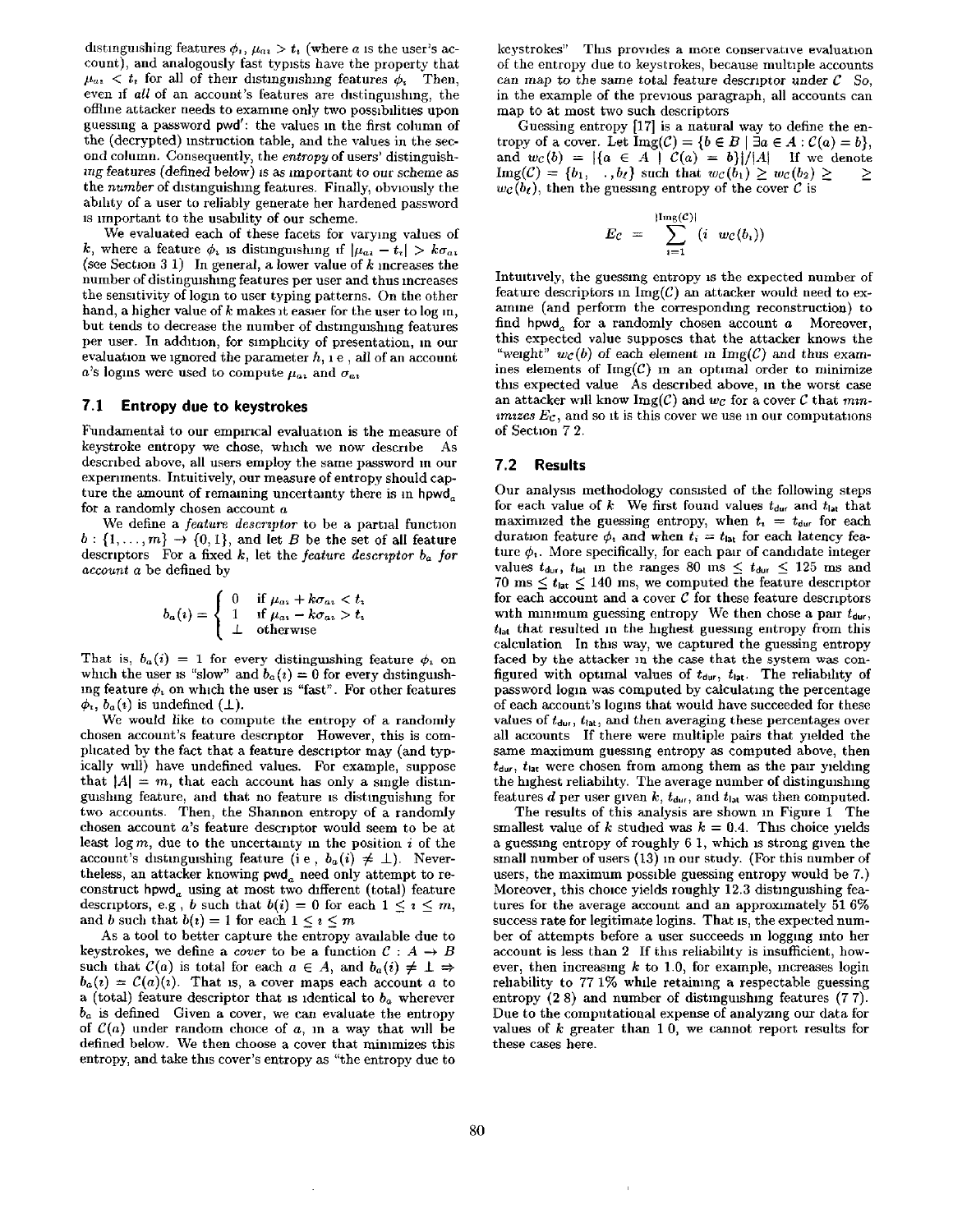

Figure 1 Empirical results

#### **8 Implementation**

We have implemented the method of Section 5 4 to experiment with our techniques further. Our reference implementation is built in  $C/C++$  for Microsoft Windows platforms, and utlhzes the Microsoft Foundation Classes (MFC) for constructing its user interface In particular, the MFC provides the low-level key press and key release events necessary to time the duration and latency of keystrokes Our implementation utlhzes the CryptoLib library [11] version 1.2 for its basic cryptographic operations, extended with the use of addition chains to optimize modular exponentiations [2]

Our implementation provides three types of functions initialization, login, and recovery. We have already described the first two of these functions in detail. The third, recovery, is intended for use in circumstances where the user finds herself unable to generate her correct hardened password after repeated attempts, due to a sharp change in her typing patterns We have shown in Section 7 that this should be a rare occurrence for reasonable values of  $k$ , but it is nevertheless one that must be anticipated. The recovery program that we have implemented is easily derived from the login program described in Section 5.4. the recovery program decrypts all instruction table entries using the password pwd, (provided by the user) and then exhaustively searches to find hpwd. (within time proportional to  $2^m$ ) However, this recovery program should not simply be used as an alternative login program, since it would enable an attacker who learns pwd. to generate hpwd, without having to recreate the legitimate user's keystroke dynamics. Rather, the use of this recovery program should be under tighter controls, e g, an administrator's. Other recovery techmques are possible, such as additionally storing the hardened password encrypted under a much stronger secret that can be accessed only with administrator assistance or with an additional hardware token

We have performed a battery of tests to evaluate the performance of the method in Section 5.4 These tests were run on a Dell Inspiron 3200 computer with a 266 MHz Pentium II processor running Windows NT Workstation 40 In these tests,  $q$  and  $p$  were 160 bits and 1024 bits, respectively Triple-DES in *CBC* mode was used to encrypt the history file The pseudorandom function family  $G$  was implemented as  $G_K(x) = F(K, x)$  where F was SHA-1. The history length was  $h = 8$  The number of measured features was  $m=15$ 

Of the three functions, the times required for initialization and recovery are highly variable. The time for initiallzatlon is overwhelmingly dominated by the time needed to generate  $p$  and  $q$ , which can be substantial but in our tests always completed m under one minute Since p and q can be generated once and then used for all accounts, this should not be a bottleneck m practice Recovery is'the other function with highly variable delays Our implementation exhaustively searches through the 2<sup>15</sup> possible (total) feature descriptors, using each to attempt to generate hpwd. The enumeration and testing of all  $2^{15}$  possibilities completes in roughly 11 hours m the worst case.

In contrast to the times for imtiahzation and recovery, delays for successful and failed logins are virtually constant. Beginning when the user finishes typing her password, successful logms reqmre roughly 4.5 seconds to complete, and failed loglns complete in approximately 1 2 seconds The delay for a failed login is substantially shorter than for a successful one because a login failure causes most of the login steps to be bypassed